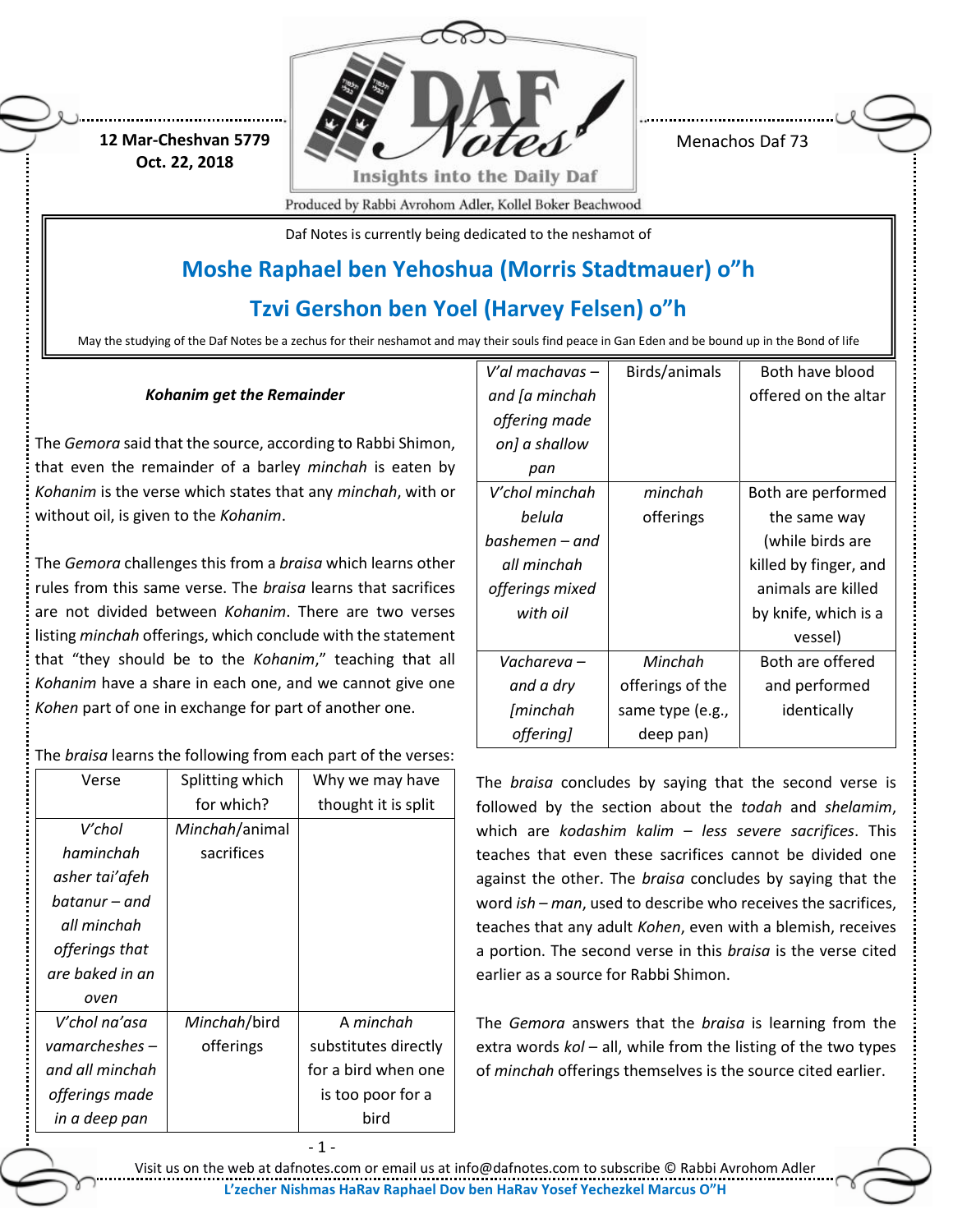

The *Gemora* then challenges that we've already used the word *kol* as the source for Rabbi Yosi the son of Rabbi Yehudah, who says that a *minchah* must be uniform – either all crackers or all loaves.

The *Gemora* answers that this is learned from the extra "*v' – and"*, since the verse could have just said "all", instead of "**and** all."

Ravina says that the source that the remainder of all *minchah* offerings, even of barley, is given to the *Kohanim* is a *braisa* of Levi. Levi explains the verse that lists all the gifts given to the *Kohanim*, as follows:

| Verse           | Gift           | Why it's           |
|-----------------|----------------|--------------------|
|                 |                | needed?            |
| Kol karbanam –  | The oil of a   | The verse says     |
| all their       | metzora        | the Kohanim        |
| sacrifices      |                | get min ha'aish    |
|                 |                | - from the fire,   |
|                 |                | but the oil is not |
|                 |                | offered on the     |
|                 |                | fire               |
| L'chol          | Omer and sotah | The verse says     |
| minchahsam –    | minchah (from  | Kohanim eat        |
| to all of their | barley)        | from an offering   |
| minchah         |                | that atones on     |
| offerings       |                | others, while      |
|                 |                | these don't        |
|                 |                | atone, since the   |
|                 |                | omer permits       |
|                 |                | new grain, and     |
|                 |                | the sotah          |
|                 |                | clarifies a wife's |
|                 |                | status             |

| L'chol chatasam   | Bird chatas           | It isn't            |
|-------------------|-----------------------|---------------------|
| – to all of their |                       | slaughtered         |
| chatas offerings  |                       | normally, but       |
|                   |                       | killed by the       |
|                   |                       | Kohen's nail,       |
|                   |                       | which would         |
|                   |                       | ordinarily be a     |
|                   |                       | prohibited          |
|                   |                       | neveilah –          |
|                   |                       | carcass             |
| L'chol ashamam    | The <i>asham</i> of a | It doesn't          |
| – to all their    | nazir, just like      | atone, but          |
| guilt offerings   | the asham of          | rather to enable    |
|                   | metzora               | the <i>nazir</i> to |
|                   |                       | shave and           |
|                   |                       | become impure       |
| Asher yashivu –   | Money paid in         |                     |
| that they return  | return for            |                     |
|                   | stealing from a       |                     |
|                   | convert               |                     |
|                   |                       |                     |

The concluding phrase of the verse, *lecha hee ul'vanecha – it will be for you and your sons*, teaches that these gifts are true property of the *Kohanim*, and they can even use them to marry a woman. (72b – 73a)

## *A Non-Jew's Sacrifice*

Rav Huna says that a *shelamim* offering donated by a non-Jew is offered as an *olah – burnt offering*.

The *Gemora* offers both a logical or textual reason:

- 1. A non-Jew donating a sacrifice is doing it for pure reasons, and therefore we can presume he wants to offer as much as possible to the altar.
- 2. The verse which teaches that a non-Jew can offer a sacrifice refers to one who offers a sacrifice to Hashem *l'olah – for an olah*. This concluding phrase teaches that whatever a non-Jew offers, it automatically becomes an *olah*.

Visit us on the web at dafnotes.com or email us at [info@dafnotes.com](mailto:info@dafnotes.com) to subscribe © Rabbi Avrohom Adler **L'zecher Nishmas HaRav Raphael Dov ben HaRav Yosef Yechezkel Marcus O"H**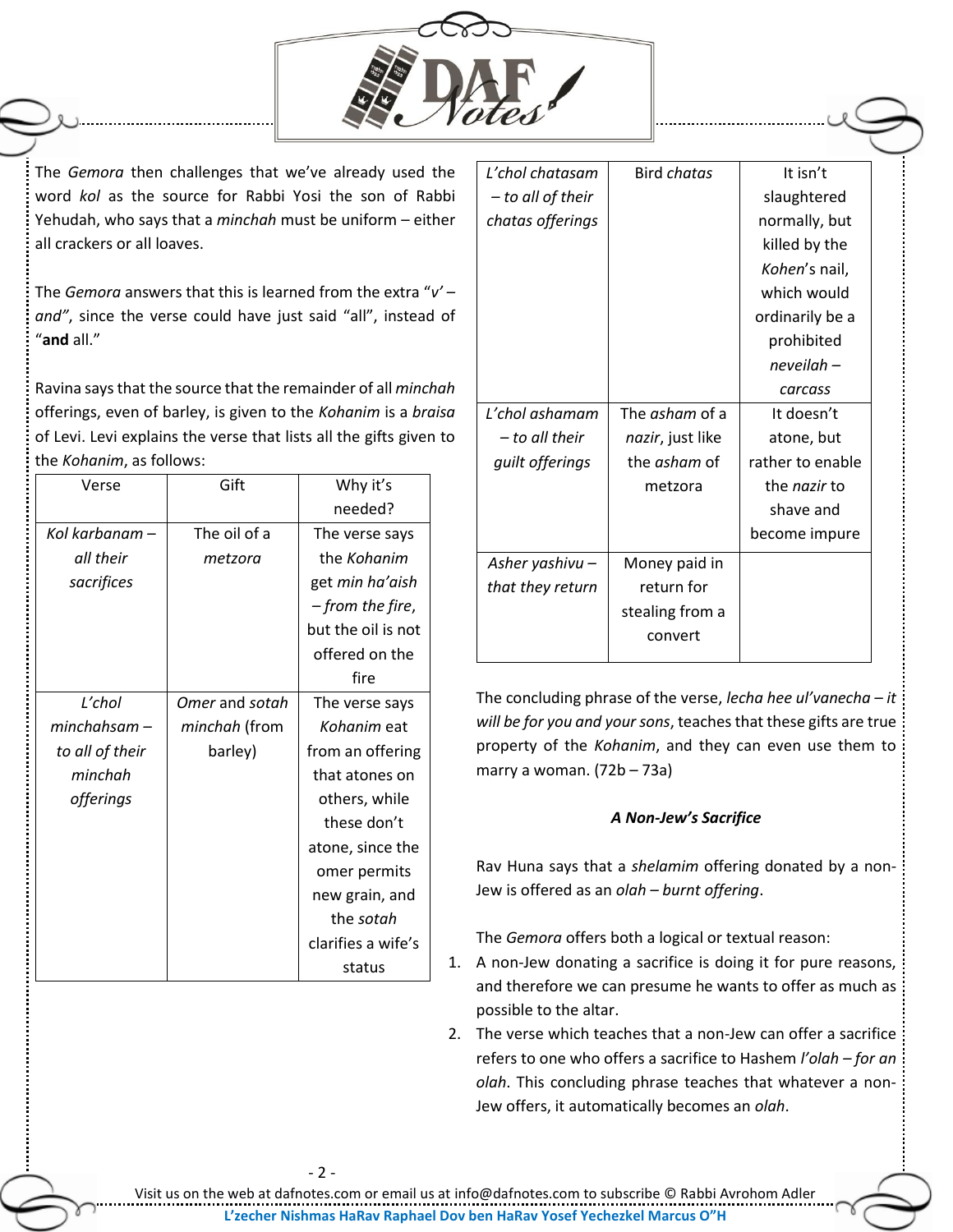

Rav Chama bar Guria challenges Rav Huna with a *braisa*, which states that if a non-Jew donated a *shelamim*, and then gave it to a Jew, the Jew eats it, implying that it is offered as a *shelamim*.

Rava deflects this, saying that the *braisa* is a case where the non-Jew donated the *shelamim* for the purpose of the Jew's atonement, in which case it is considered the Jew's sacrifice.

Rav Shizvi challenges Rav Huna from our *Mishna*, which lists a non-Jew's *minchah* as one whose remainders are eaten by *Kohanim*, like a standard *minchah*. This would imply that a non-Jew's *shelamim* would also be offered like a standard *shelamim*. T

he *Gemora* answers that the *Mishna* is following Rabbi Yossi Haglili, while Rav Huna is following Rabbi Akiva.

The *Gemora* cites the *braisa* in which Rabbi Yosi Hagelili says that the extra phrases in the verse include other sacrifices (*besides olah*) that a non-Jew can offer. The word *nidraihem – their vows* includes *shelamim*, the word *nidvosam – their donations* includes *todah*, and the extra words *l'chol – for all* preceding both of these words include birds, wine, *levonah* spice, and wood. The end of the verse which seems to limit their sacrifices, by specifying *olah*, excludes sacrifices fol. being a *nazir*. Rabbi Akiva says that this phrase limits a non-Jew's sacrifice to only an *olah*. The *Gemora* clarifies that this verse only teaches that a non-Jew cannot offer the sacrifices of a *nazir*, while the verse about a *nazir*, which specifies that only a Jew can become a *nazir*, teaches that a non-Jew cannot become a *nazir* at all.

The *Gemora* cites a *Mishna* in which Rabbi Shimon lists seven enactments of the Sages. One of them is that if a non-Jew sent a sacrifice from abroad, if he sent along the libations, those are used, but if he did not, the community provides them.

The *Gemora* suggests that this *Mishna* follows Rabbi Yossi Hagelili, as it allows the non-Jew to offer libations, which are a form of wine sacrifice, but rejects this, as Rabbi Akiva agrees that the non-Jew who offers an *olah* can offer all that comes along with it, including libations.

The *Gemora* cites a *braisa*, and asks whose opinion it follows. The *braisa* says that the verse about libations which refers to *ezrach – a citizen* excludes non-Jews, but the verse which refers to the libations as *kachah – like this* mandates that *all* sacrifices be brought with libations. Therefore, a non-Jew cannot offer a libation on its own, but must include a libation on any sacrifice he offers.

The *Gemora* says that this *braisa* doesn't seem consistent with either opinion. The *braisa's* statement that a non-Jew may not offer a libation on its own is inconsistent with Rabbi Yosi Hagelili, who says that a non-Jew may offer a wine sacrifice, while the *braisa's* statement that a non-Jew offers libations with his sacrifice is inconsistent with Rabbi Akiva, who says that a non-Jew may only offer an *olah*. The *Gemora* says that it may follow Rabbi Yosi Hagelili or Rabbi Akiva: 1. Rabbi Yosi Hagelili - we can amend the original *braisa*, to remove wine from the list of sacrifices that a non-Jew may offer, as even Rabbi Yosi Hagelili agrees that he may not offer a libation on its own.

2. Rabbi Akiva – when Rabbi Akiva says he may bring an *olah*, this includes everything that comes along with it, including libations. (73a - 73b)

### *A Kohen's Sin Minchah*

The *Gemora* cited the dispute between the Sages and Rabbi Shimon about the *minchah* offered by a *Kohen* for a sin. The Sages said that this *minchah* is also completely offered on the altar, like a *Kohen*'s donated *minchah*, while Rabbi Shimon said that a *komeitz*is separated, and it and the remainder are offered on the altar.